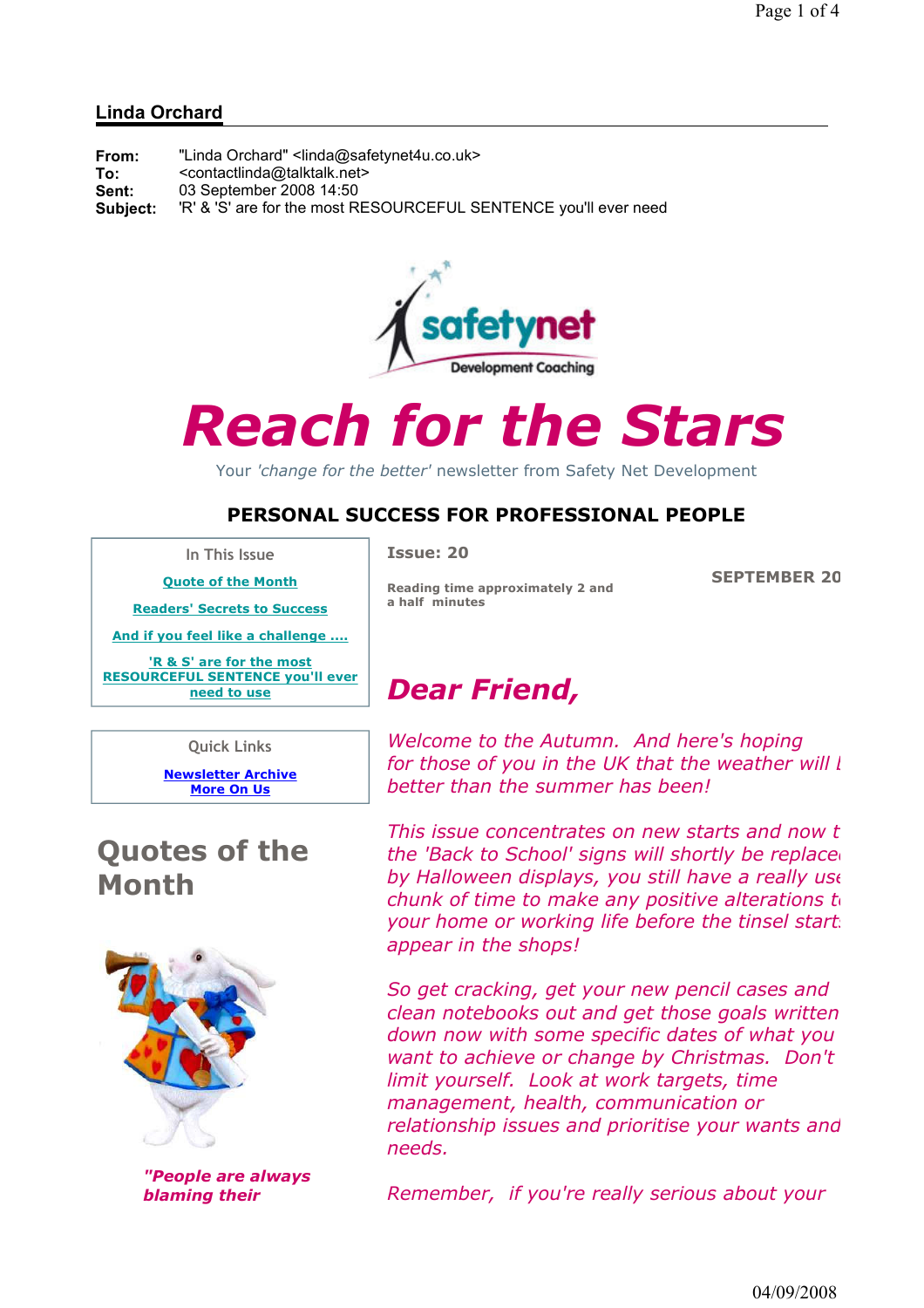circumstances for what they are. I don't believe in circumstances. The people who get on in this world are the people who get up and look for the circumstances they want, and, if they can't find them, make them."

George Bernard Shaw

targets, get in touch to arrange some personal  $coaching$  and ensure that you absolutely get when you want to go.

'R and S' are for the most.... RESOURCEFUL **SENTENCE** you'll ever need to know



Readers' Secrets to **Success** 

Have you forgotten over the summer? You all must have been so busy chilling out, not one reader has sent in an 'idea for success' during the August break and I'm sure that there are many of you who would like to have your business website included in this ezine or the website of a charity you want to promote.

Being as no-one has sent me one this month I'm going to take the oppportunity to include this one, which will be useful for anyone who wants to rent a wonderful gite in Normandy. I have just come back and can recommend it. Visit www.giteholiday.co.uk

Send your secrets of success to: linda@safetynet4u.co.uk and get your link published next month.

Join Our List

Join Our Mailing List!

I,

Do you ever wish you could turn back the clock? Start again and do things differently? Well, there are 10 tiny words and 20 letters that can make all the difference.

It is very common to feel stuck with a set of circumstances, and that, once you've 'made your bed, you must lie on it'. We often assume that because things have always been a certain way, or have always been done in a certain way, then that is the way they must always be.

If you label yourself as a 'worrier' or a 'procrastinat or whatever negative characteristic you relate to, it quickly becomes second nature to react that same y all the time. It often becomes so much of a habit th we embrace it as a personal characteristic and assu it is part of our natural make up.

Have you ever heard anyone say, for example, "I'm a natural worrier"? This isn't a natural characteristi it's a way of behaving begun years ago, which has simply become a habit. Do you see patterns forming your life such as the way your relationships go, the you act under pressure, the way you manage (or do manage!) your time? The way you chair meetings or control your diet? More importantly, do you just ace it, thinking, "It's just the way I am"?

Breaking News! Although you can't change the past, you can have more control over your future.  $I$ entirely possible to change things for the better when you decide to take responsibility for your own behaviour, moods and outcomes.

September is a great time for a new start. Whether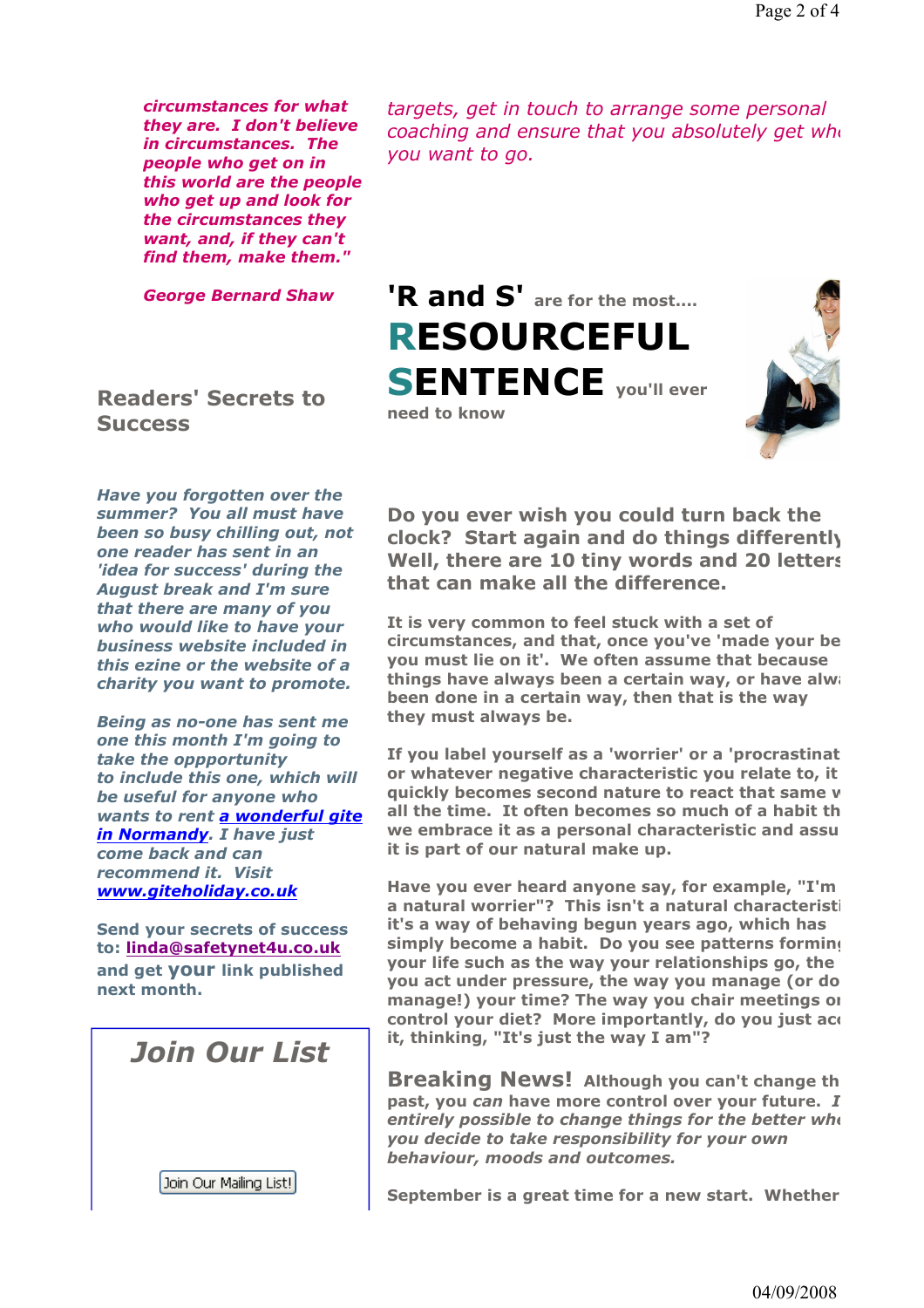

...And if you feel like a challenge, this is for you.

Think carefully about the following questions and make a note of your answers:

- If you knew that you are the only one who has control over your life, what would you do to live differently?
- What might you be assuming that is stopping you?
- What are you fearful of?
- What are you going to do about it?

you want to give up smoking, lose weight, become more decisive, more confident and assertive or man your time or your money in a more efficient way, tw things will make an enormous difference to you.

- 1. Believing that you can create the change and
- 2. Taking positive actions towards it.

 Do something different today and remember the resourceful sentence comprising of the 10 smallest most important words in our language:

## IF IT IS TO BE, IT IS UP TO ME



 Helping ensure Personal Success for Professional People

> Phone 0845 644 4634 or email hello@safetynet4u.co.uk or visit www.coachingistheanswer.co.uk

Next issue in your mailbox on Tuesday 7th October

Best wishes, Linda

Forward email

⊠ SafeUnsubscribe® This email was sent to contactlinda@talktalk.net by linda@safetynet4u.co.uk. Update Profile/Email Address | Instant removal with SafeUnsubscribe™ | Privacy Policy. Email Marketing by